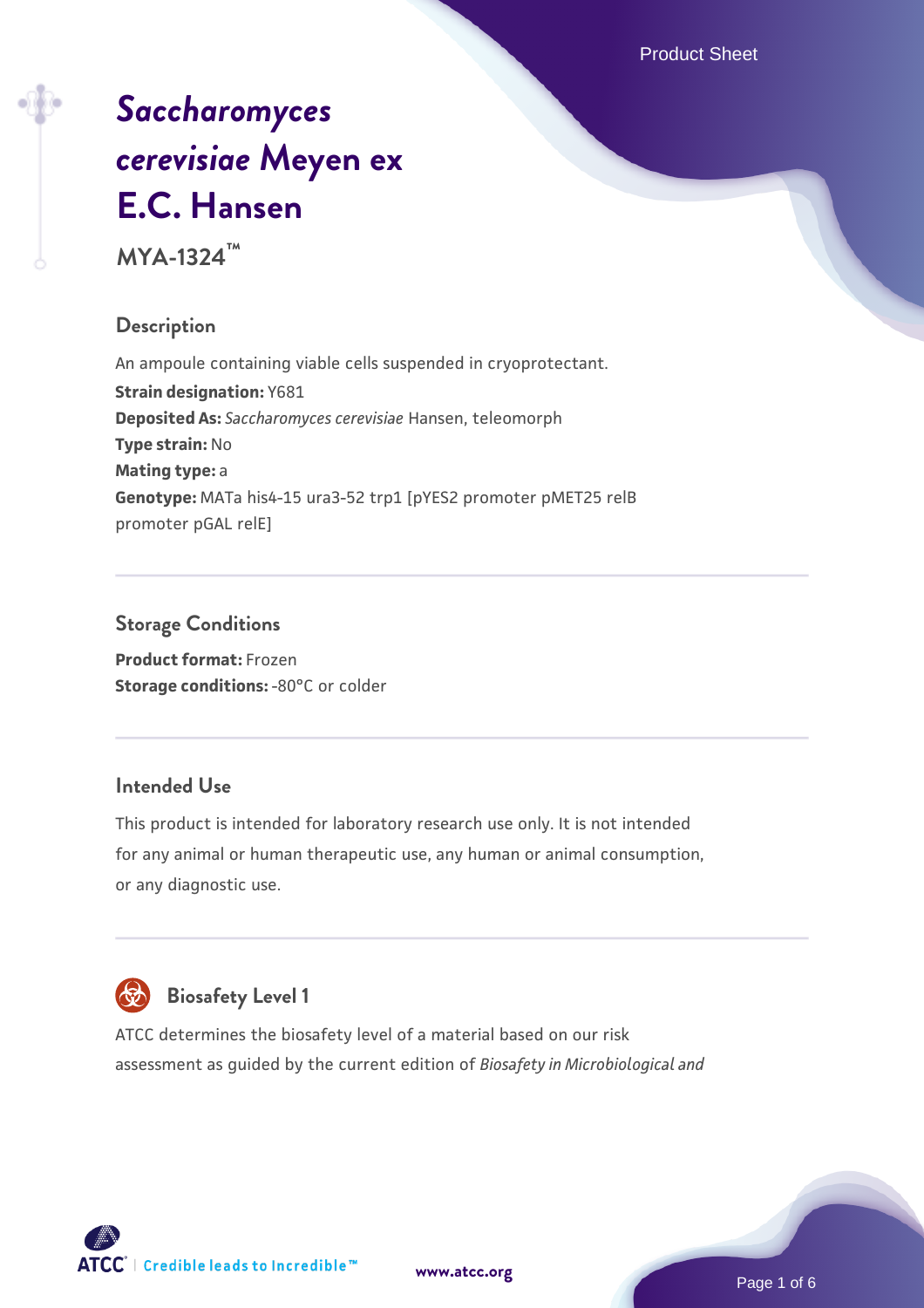# **[Saccharomyces cerevisiae](https://www.atcc.org/products/mya-1324)** [Meyen ex E.C. Hansen](https://www.atcc.org/products/mya-1324) **MYA-1324**

*Biomedical Laboratories (BMBL)*, U.S. Department of Health and Human Services. It is your responsibility to understand the hazards associated with the material per your organization's policies and procedures as well as any other applicable regulations as enforced by your local or national agencies.

ATCC highly recommends that appropriate personal protective equipment is always used when handling vials. For cultures that require storage in liquid nitrogen, it is important to note that some vials may leak when submersed in liquid nitrogen and will slowly fill with liquid nitrogen. Upon thawing, the conversion of the liquid nitrogen back to its gas phase may result in the vial exploding or blowing off its cap with dangerous force creating flying debris. Unless necessary, ATCC recommends that these cultures be stored in the vapor phase of liquid nitrogen rather than submersed in liquid nitrogen.

# **Certificate of Analysis**

For batch-specific test results, refer to the applicable certificate of analysis that can be found at www.atcc.org.

#### **Growth Conditions**

**Medium:**  [ATCC Medium 1904: Synthetic complete medium](https://www.atcc.org/-/media/product-assets/documents/microbial-media-formulations/atcc-medium-1904.pdf?rev=0e0b7f15245044839a89ba7db6e9650a) **Temperature:** 25°C **Incubation:** Protocol: without uracil

**Handling Procedures**



**[www.atcc.org](http://www.atcc.org)**

Page 2 of 6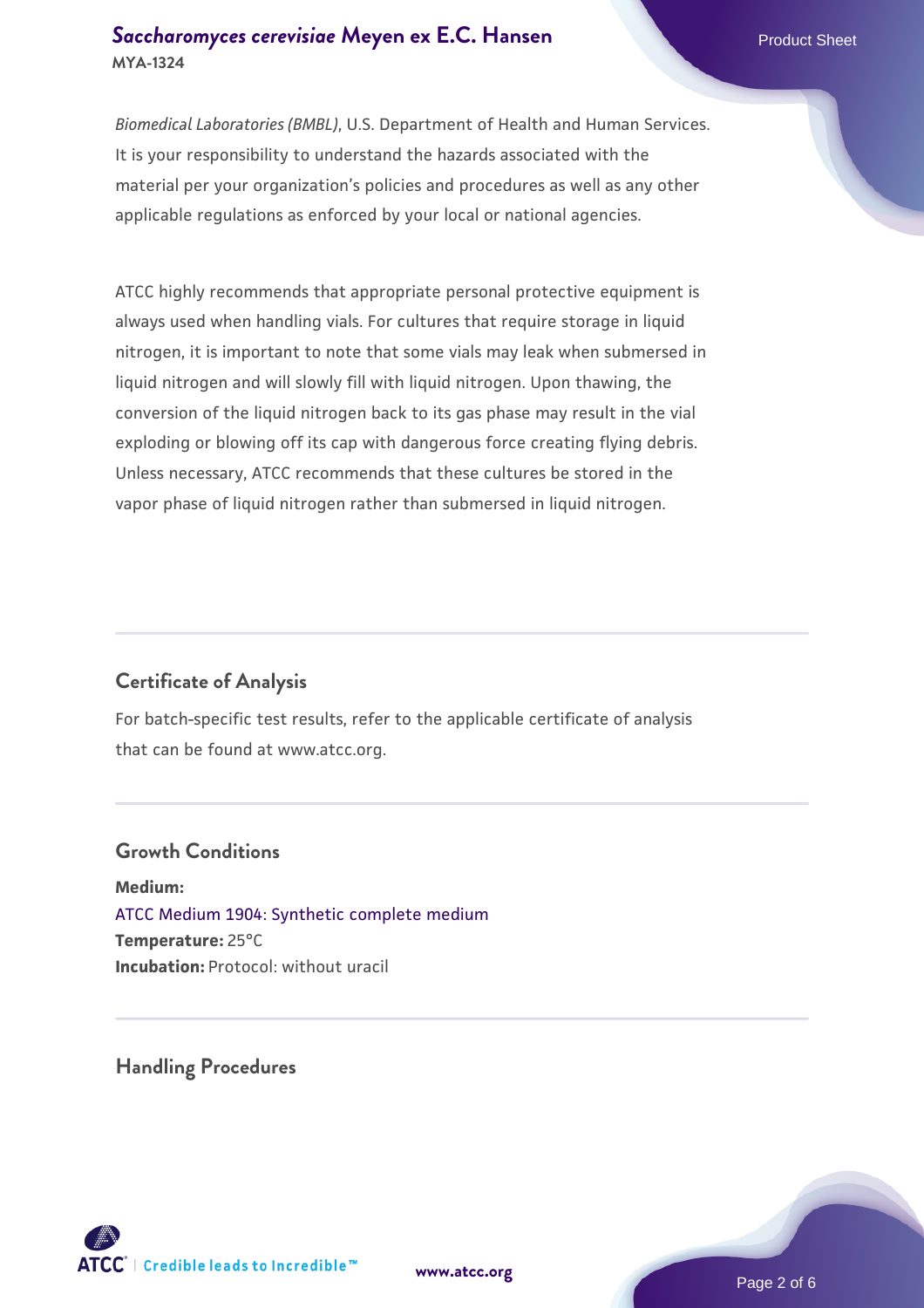# **[Saccharomyces cerevisiae](https://www.atcc.org/products/mya-1324)** [Meyen ex E.C. Hansen](https://www.atcc.org/products/mya-1324) **MYA-1324**

**Frozen ampoules** packed in dry ice should either be thawed immediately or stored in liquid nitrogen. If liquid nitrogen storage facilities are not available, frozen ampoules may be stored at or below -70°C for approximately one week. **Do not under any circumstance store frozen ampoules at refrigerator freezer temperatures (generally -20°C)**. Storage of frozen material at this temperature will result in the death of the culture.

- 1. To thaw a frozen ampoule, place in a **25°C to 30°C** water bath, until just thawed **(approximately 5 minutes)**. Immerse the ampoule just sufficient to cover the frozen material. Do not agitate the ampoule.
- 2. Immediately after thawing, wipe down ampoule with 70% ethanol and aseptically transfer at least 50 µL (or 2-3 agar cubes) of the content onto a plate or broth with medium recommended.
- Incubate the inoculum/strain at the temperature and conditions 3. recommended.
- 4. Inspect for growth of the inoculum/strain regularly for up to 4 weeks. The time necessary for significant growth will vary from strain to strain.

#### **Material Citation**

If use of this material results in a scientific publication, please cite the material in the following manner: *Saccharomyces cerevisiae* Meyen ex E.C. Hansen (ATCC MYA-1324)

#### **References**

References and other information relating to this material are available at www.atcc.org.

#### **Warranty**

The product is provided 'AS IS' and the viability of ATCC® products is warranted for 30 days from the date of shipment, provided that the

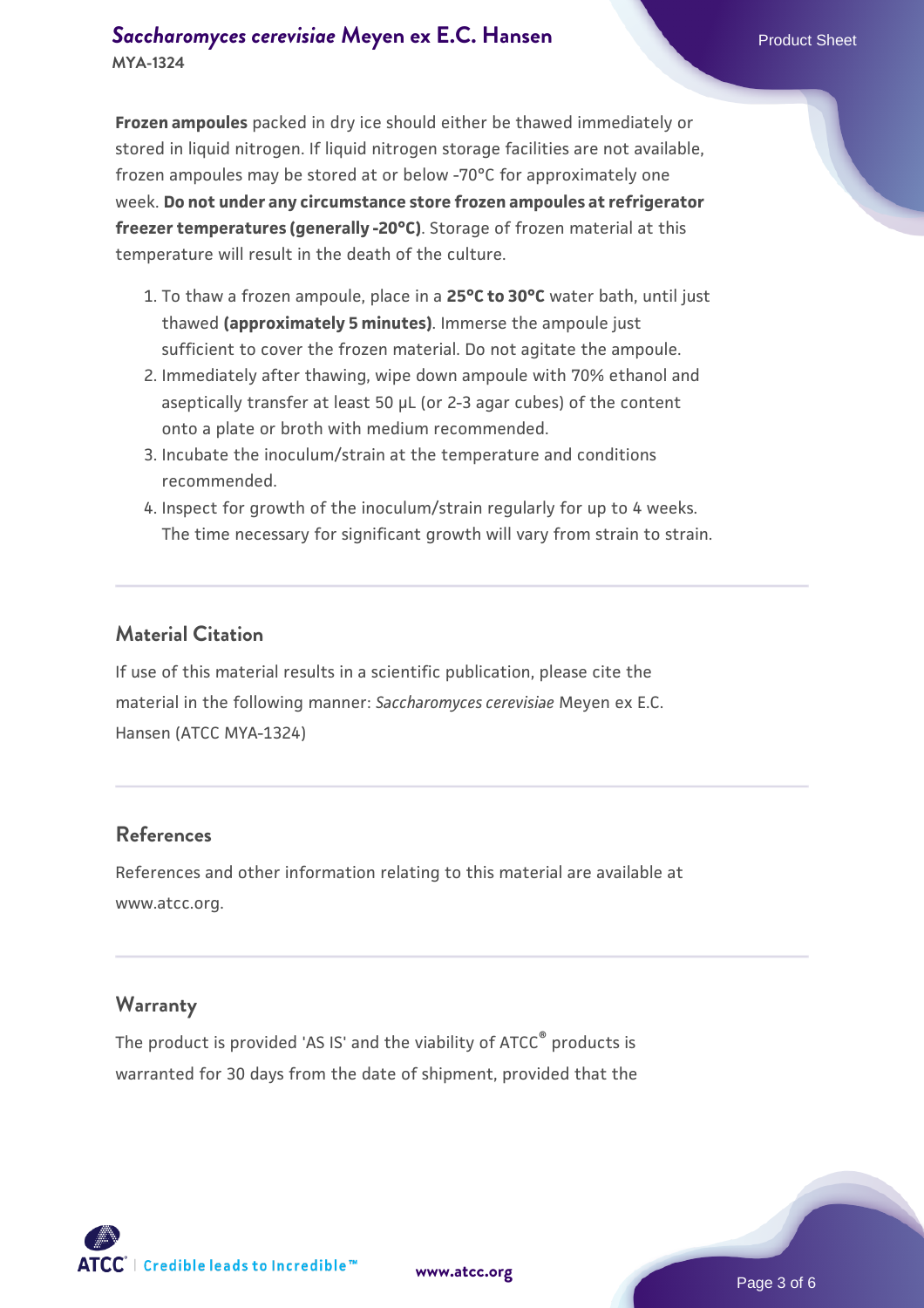# **[Saccharomyces cerevisiae](https://www.atcc.org/products/mya-1324)** [Meyen ex E.C. Hansen](https://www.atcc.org/products/mya-1324) **MYA-1324**

customer has stored and handled the product according to the information included on the product information sheet, website, and Certificate of Analysis. For living cultures, ATCC lists the media formulation and reagents that have been found to be effective for the product. While other unspecified media and reagents may also produce satisfactory results, a change in the ATCC and/or depositor-recommended protocols may affect the recovery, growth, and/or function of the product. If an alternative medium formulation or reagent is used, the ATCC warranty for viability is no longer valid. Except as expressly set forth herein, no other warranties of any kind are provided, express or implied, including, but not limited to, any implied warranties of merchantability, fitness for a particular purpose, manufacture according to cGMP standards, typicality, safety, accuracy, and/or noninfringement.

#### **Disclaimers**

This product is intended for laboratory research use only. It is not intended for any animal or human therapeutic use, any human or animal consumption, or any diagnostic use. Any proposed commercial use is prohibited without a license from ATCC.

While ATCC uses reasonable efforts to include accurate and up-to-date information on this product sheet, ATCC makes no warranties or representations as to its accuracy. Citations from scientific literature and patents are provided for informational purposes only. ATCC does not warrant that such information has been confirmed to be accurate or complete and the customer bears the sole responsibility of confirming the accuracy and completeness of any such information.

This product is sent on the condition that the customer is responsible for and assumes all risk and responsibility in connection with the receipt, handling, storage, disposal, and use of the ATCC product including without limitation taking all appropriate safety and handling precautions to minimize health or environmental risk. As a condition of receiving the material, the customer



**[www.atcc.org](http://www.atcc.org)**

Page 4 of 6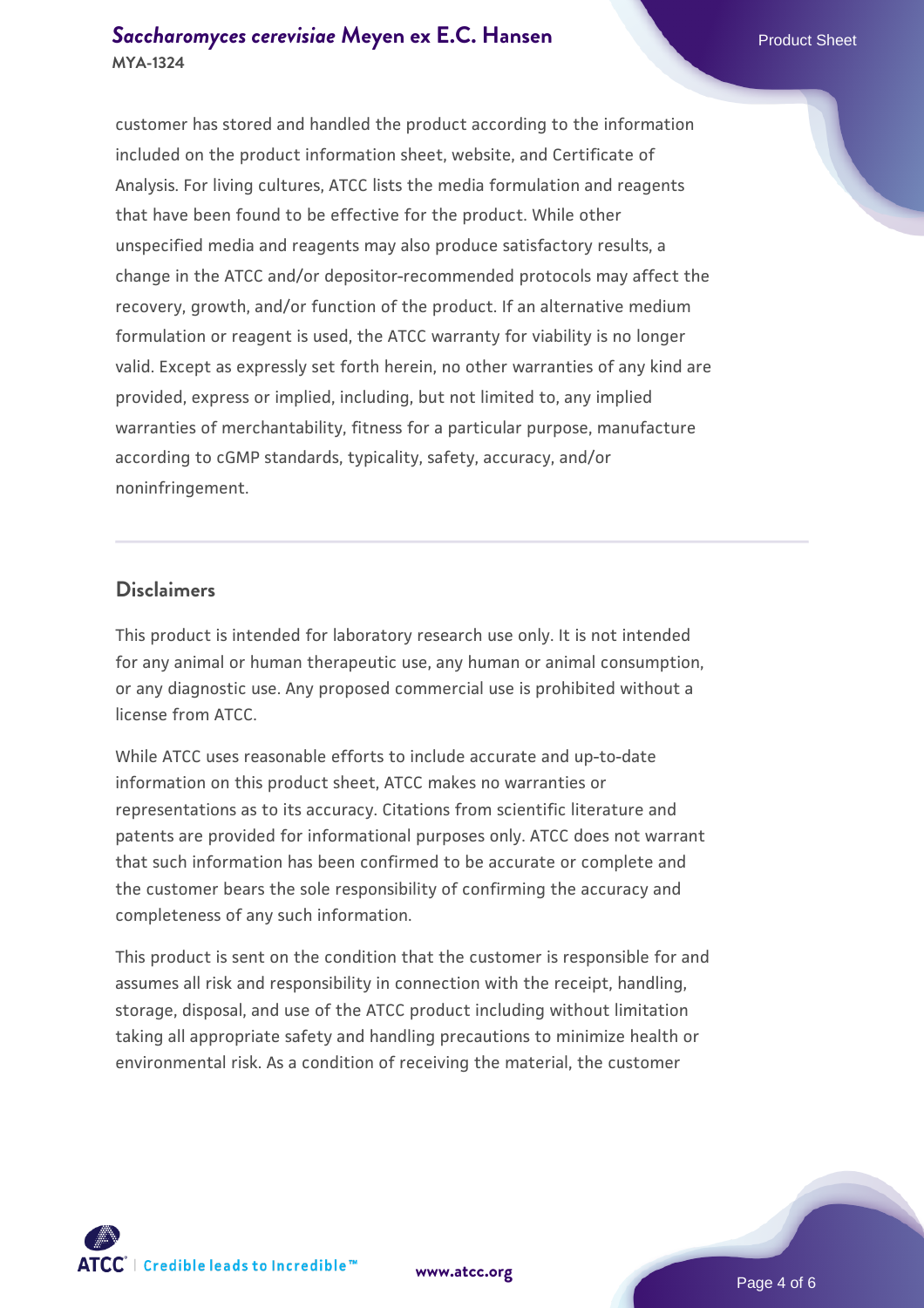agrees that any activity undertaken with the ATCC product and any progeny or modifications will be conducted in compliance with all applicable laws, regulations, and guidelines. This product is provided 'AS IS' with no representations or warranties whatsoever except as expressly set forth herein and in no event shall ATCC, its parents, subsidiaries, directors, officers, agents, employees, assigns, successors, and affiliates be liable for indirect, special, incidental, or consequential damages of any kind in connection with or arising out of the customer's use of the product. While reasonable effort is made to ensure authenticity and reliability of materials on deposit, ATCC is not liable for damages arising from the misidentification or misrepresentation of such materials.

Please see the material transfer agreement (MTA) for further details regarding the use of this product. The MTA is available at www.atcc.org.

# **Copyright and Trademark Information**

© ATCC 2021. All rights reserved. ATCC is a registered trademark of the American Type Culture Collection.

### **Revision**

This information on this document was last updated on 2021-05-20

# **Contact Information**

ATCC 10801 University Boulevard Manassas, VA 20110-2209 USA US telephone: 800-638-6597 Worldwide telephone: +1-703-365-2700